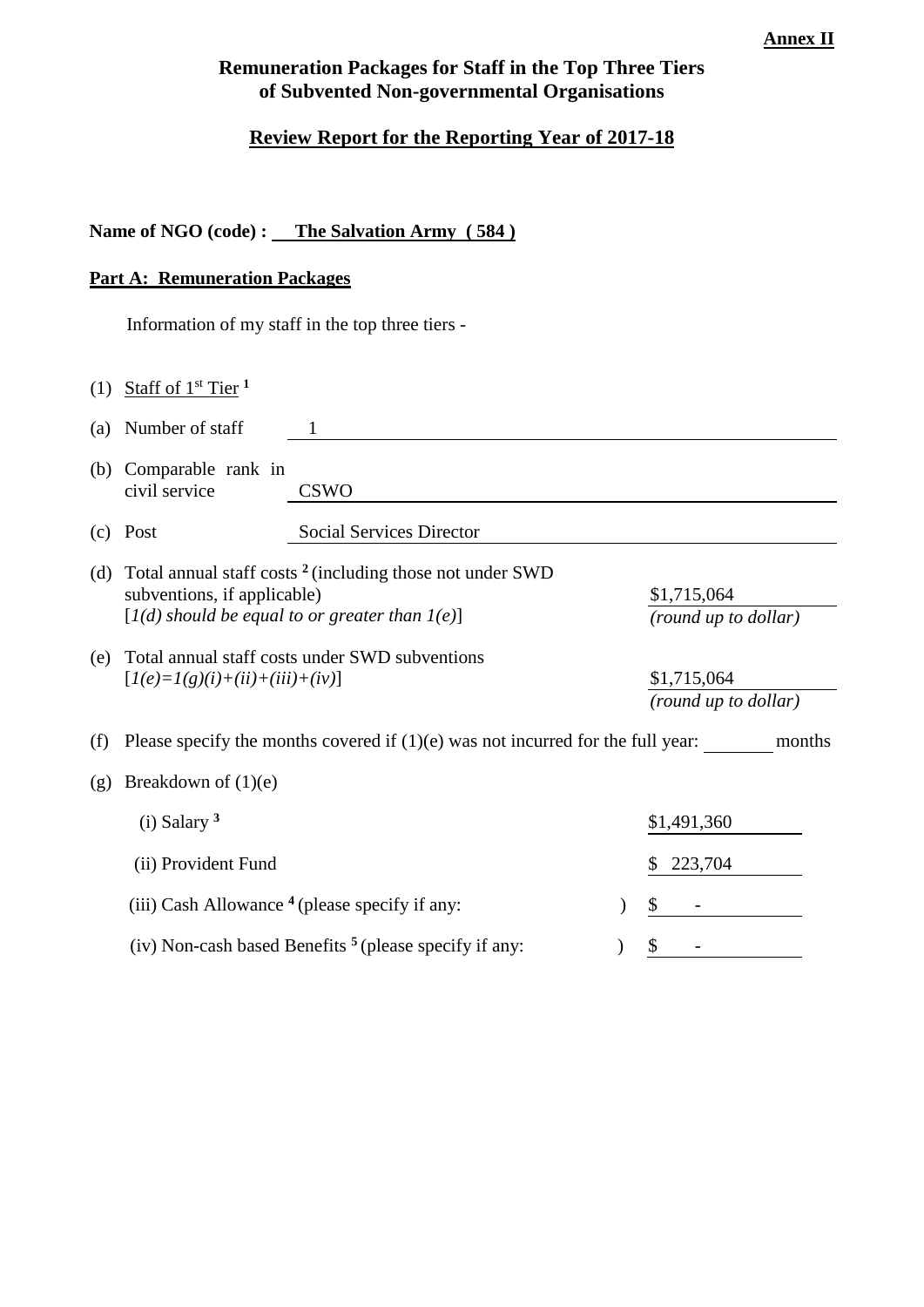| (2) | Staff of $2nd$ Tier <sup>1</sup>                                                                                                                           |               |                                      |
|-----|------------------------------------------------------------------------------------------------------------------------------------------------------------|---------------|--------------------------------------|
| (a) | Number of staff<br>3                                                                                                                                       |               |                                      |
| (b) | Comparable rank in<br><b>SSWO</b><br>civil service                                                                                                         |               |                                      |
| (c) | <b>Chief Manager</b><br>Post                                                                                                                               |               |                                      |
| (d) | Total annual staff costs <sup>2</sup> (including those not under SWD<br>subventions, if applicable)<br>$[2(d)$ should be equal to or greater than $2(e)$ ] |               | \$3,633,513<br>(round up to dollar)  |
| (e) | Total annual staff costs under SWD subventions<br>$[2(e)=2(f)(i)+(ii)+(iii)+(iv)]$                                                                         |               | \$3,633,513<br>(round up to dollar)  |
| (f) | Breakdown of $(2)(e)$                                                                                                                                      |               |                                      |
|     | $(i)$ Salary $3$                                                                                                                                           |               | \$3,205,106                          |
|     | (ii) Provident Fund                                                                                                                                        |               | 428,407<br>\$                        |
|     | (iii) Cash Allowance <sup>4</sup> (please specify if any:                                                                                                  | $\mathcal{Y}$ | \$                                   |
|     | (iv) Non-cash based Benefits $5$ (please specify if any:                                                                                                   |               | \$                                   |
|     |                                                                                                                                                            |               |                                      |
| (a) | (3) Staff of $3^{rd}$ Tier <sup>1</sup><br>Number of staff<br>19<br>(b) Comparable rank in                                                                 |               |                                      |
|     | <b>SWO</b><br>civil service                                                                                                                                |               |                                      |
| (c) | Post<br>Service Supervisor/Chief Officer                                                                                                                   |               |                                      |
| (d) | Total annual staff costs <sup>2</sup> (including those not under SWD<br>subventions, if applicable)<br>$[3(d)$ should be equal to or greater than $3(e)$ ] |               | \$19,188,458<br>(round up to dollar) |
| (e) | Total annual staff costs under SWD subventions<br>$[3e=3(f)(i)+(ii)+(iii)+(iv)]$                                                                           |               | \$19,188,458<br>(round up to dollar) |
| (f) | Breakdown of $(3)(e)$                                                                                                                                      |               |                                      |
|     | $(i)$ Salary $3$                                                                                                                                           |               | \$17,031,686                         |
|     | (ii) Provident Fund                                                                                                                                        |               | 2,156,772<br>S.                      |
|     | (iii) Cash Allowance <sup>4</sup> (please specify if any:                                                                                                  |               | S                                    |